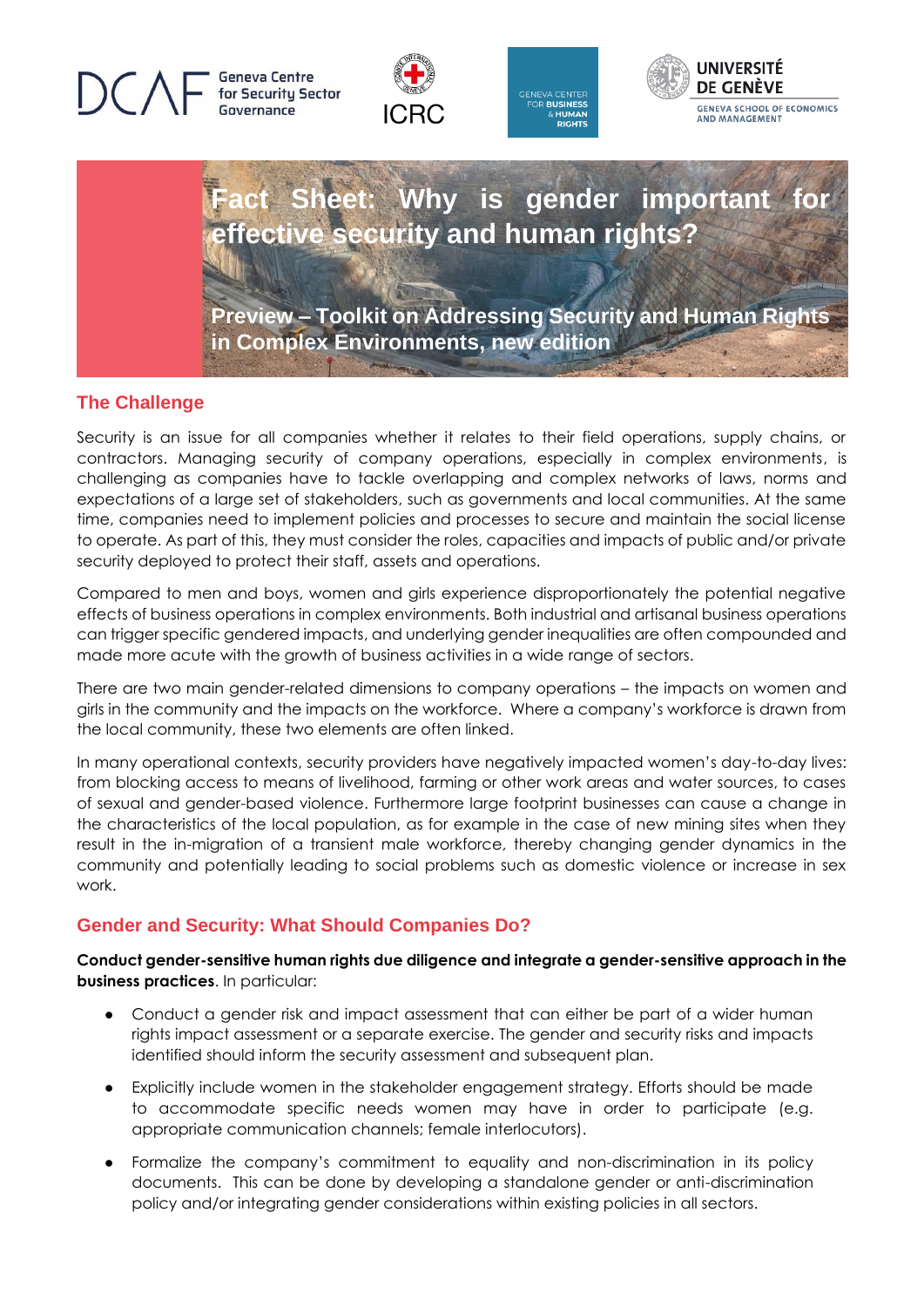- Consider if the actions of company security providers be they public security or private security – have a disproportionately negative impact on women.
- Ensure that training of security providers includes specific modules as well as cross-cutting references to gender-sensitivity, prevention of sexual exploitation and gender-based violence, and reporting on incidents.
- Ensure gender accessibility in grievance mechanisms, noting that women may have different or additional barriers to access to remedy than men (e.g. women enjoying less independent financial means; women being more prone to retaliation within their families; women suffering higher percentages of illiteracy; women benefiting from less time or capacities to access the grievance mechanism procedures).

**Implement policies for non-discrimination and gender equality** with respect to access to employment and working conditions, including gender-sensitive labour conditions for women employees. Ensuring equitable and non-discriminatory hiring practices prevents grievances and labour disputes which may intensify and evolve into security incidents. Additionally, there is mounting evidence of the vast benefits in business performance thanks to having more women in the workforce.<sup>1</sup> Furthermore, women should be included as part of the security forces deployed around company operations. Experience from the public security sector is evidence that a more diverse workforce is more effective, and that women can bring particular skills to security work.<sup>2</sup>

#### **Examples of Good Practices**

With respect to gender impact assessments, a main street fashion brand undertakes an annual process to identify the most salient human rights impacts in its supply chain. The brand has identified gender, security and human rights issues as one of its top challenges, noting particular countries and regional hot spots where it seeks to take action. This risk identification and mitigation exercise has led the brand to undertake various actions to increase women's financial independence and raise awareness on health and safety, reproductive health, malnutrition, and gender-based violence.

In the extractives sector, the Responsible Mining Foundation conducted a study of the results of the Responsible Mining Index and noted isolated cases of progress on business, gender and human rights. For example, it found that BHP, Newmont, Goldcorp, AngloGold Ashanti, and Anglo American all had set gender parity targets, either across their companies or at the management level; it also found that three companies (CODELCO, AngloGold Ashanti, and Exxaro) followed through on their commitment to provide gender-appropriate personal protective equipment (PPEs) to women miners; it additionally found that Barrick Gold Corporation developed systems to prevent sexual violence. Further efforts should be pursued to monitor and encourage companies to improve their gender and human rights approaches and to share their experiences as a means of encouraging other companies to do the same.

Source: [Gender Research Insight RMF](https://www.responsibleminingfoundation.org/app/uploads/2019/04/RMF-Gender-Research-Insight.pdf) 2019

<sup>&</sup>lt;sup>1</sup> Private Military and Security Companies and Gender Geneva Centre for Security Sector Governance [2008](https://www.dcaf.ch/private-military-and-security-companies-and-gender-tool-10) p. 3 and 4.

<sup>&</sup>lt;sup>2</sup> Evidence and examples are presented throughout the **Geneva Centre for Security Sector** [Governance, OSCE/ODIHR, UN Women Gender and Security Toolkit;](https://www.dcaf.ch/gender-and-security-toolkit) see, in particular, [Tool 2: Policing](https://www.dcaf.ch/node/13591)  [and Gender.](https://www.dcaf.ch/node/13591)